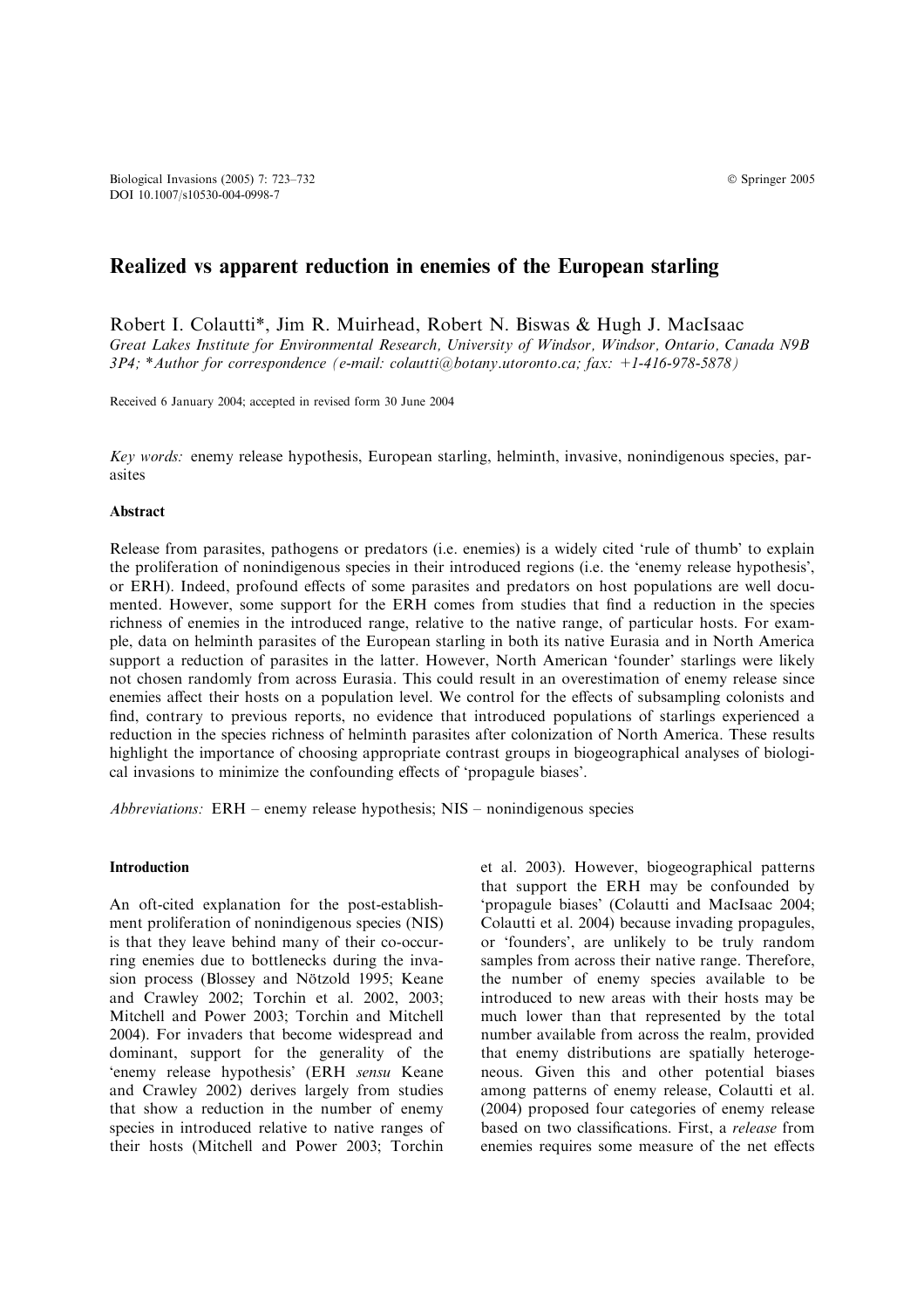of enemies on the fitness or vigour of their host, or on their regulation of a given host population (e.g. Callaway et al. 2004; but see Agrawal and Kotanen 2003). Conversely, a number of other lines of support for the ERH come from studies that find a reduction in the species richness of enemies in the introduced range, without explicit tests for demographic or physiological release (e.g. Mitchell and Power 2003, Torchin et al. 2003, Torchin and Mitchell 2004). Patterns of enemy reduction may be further characterized as apparent or realized with the former referring to broad geographical comparisons (e.g. Eurasia vs North America) and the latter considering potential variation among populations within those regions. It may therefore be possible to test for propagule biases by comparing apparent and realized estimates of enemy reduction.

The European starling (Sturnus vulgaris) is a 'Stage V' invader (i.e. widespread and numerically dominant sensu Colautti and MacIsaac 2004), found throughout most of Canada and the United States (Long 1981). In spite of several failed attempts, a North American population was successfully established after Eugene Schieffelin released 80 and 40 birds into Central Park in New York City during 1890 and 1891, respectively (Long 1981). Previous studies have reported a reduction in the number of helminth parasites in introduced, North American populations relative to native, European ones (Dobson and May 1986; Torchin et al. 2003). Knowledge of the historical circumstances of starling introductions combined with an extensive parasitological literature render this an exemplary case with which to test for a propagule bias in one of the world's most widespread, pervasive NIS.

## Materials and methods

# Calculating 'realized' vs 'apparent' enemy reduction

Enemy reduction  $(R)$  of a host species has been quantified based on the number of enemy species in its native  $(N)$  and introduced  $(I)$  ranges such that  $R = N - I$  (Mitchell and Power 2003; Torchin et al. 2003). This value can be standardized as a proportion of the total number of enemy species in each region, such that  $R = (N - I)$  $(N + I)$ . We prefer this to the  $(N - I)/N$  equation for proportional enemy reduction of Torchin et al. (2003) because ours does not assume that the number of enemies is always smaller in the introduced range. Thus, R may range from  $-1$  to  $+1$ , with positive values supporting an enemy reduction and negative values indicating a net increase in enemies in the introduced range of the host.

To account for potential propagule biases, calculations for  $R$  can be separated into *apparent* and realized values, based on expected fitness effects (i.e. survival, reproduction, or vigour) on the host species. Therefore, it is the realized enemy reduction  $(R_{\text{real}})$  on a population scale that may have potential effects on host fitness, as predicted by the ERH, rather than the apparent enemy reduction  $(R_{\text{appt}})$  at a broad biogeographical scale. Thus, for Stage V invaders like the European starling, the ERH may be supported where  $R_{\text{real}} \gg 0$ , and refuted where  $R_{\text{real}} \le 0$ (Mitchell and Power 2003; Torchin et al. 2003, Torchin and Mitchell 2004). This of course assumes that host fitness in the introduced range is proportional to the number of co-occurring enemy species. It should be noted, however, that the true effect of enemies will not depend on species diversity per se, but on their overall impact on host fitness (Strauss and Agrawal 1999; Keane and Crawley 2002; Mitchell and Power 2003; Torchin et al. 2003). Data on helminth parasites are insufficient to test this assumption, nevertheless, comparing values of  $R_{\text{appt}}$  with  $R_{\text{real}}$  will show the degree to which previously reported patterns of enemy reduction may be confounded when contrast groups are not appropriately selected. Patterns of enemy reduction are artificially increased where  $R_{\text{appt}} > R_{\text{real}}$ , decreased where  $R_{\text{appt}} < R_{\text{real}}$ , and not confounded where  $R_{\text{apot}} = R_{\text{real}}$ . Propagule bias can therefore be discounted for the European starling if  $R<sub>anot</sub>$ approximates  $R_{\text{real}}$ .

To test for inflated  $R_{\text{apot}}$  owing to parasite spatial heterogeneity in the homeland (i.e. a biogeographical propagule bias), we modelled the occurrence of helminth parasite species of the European starling using data from North America and Eurasia (Hair and Forrester 1970; Cooper and Crites 1976). Helminth species occurrences in these sources were typically categorized by region, usually country, which allowed us to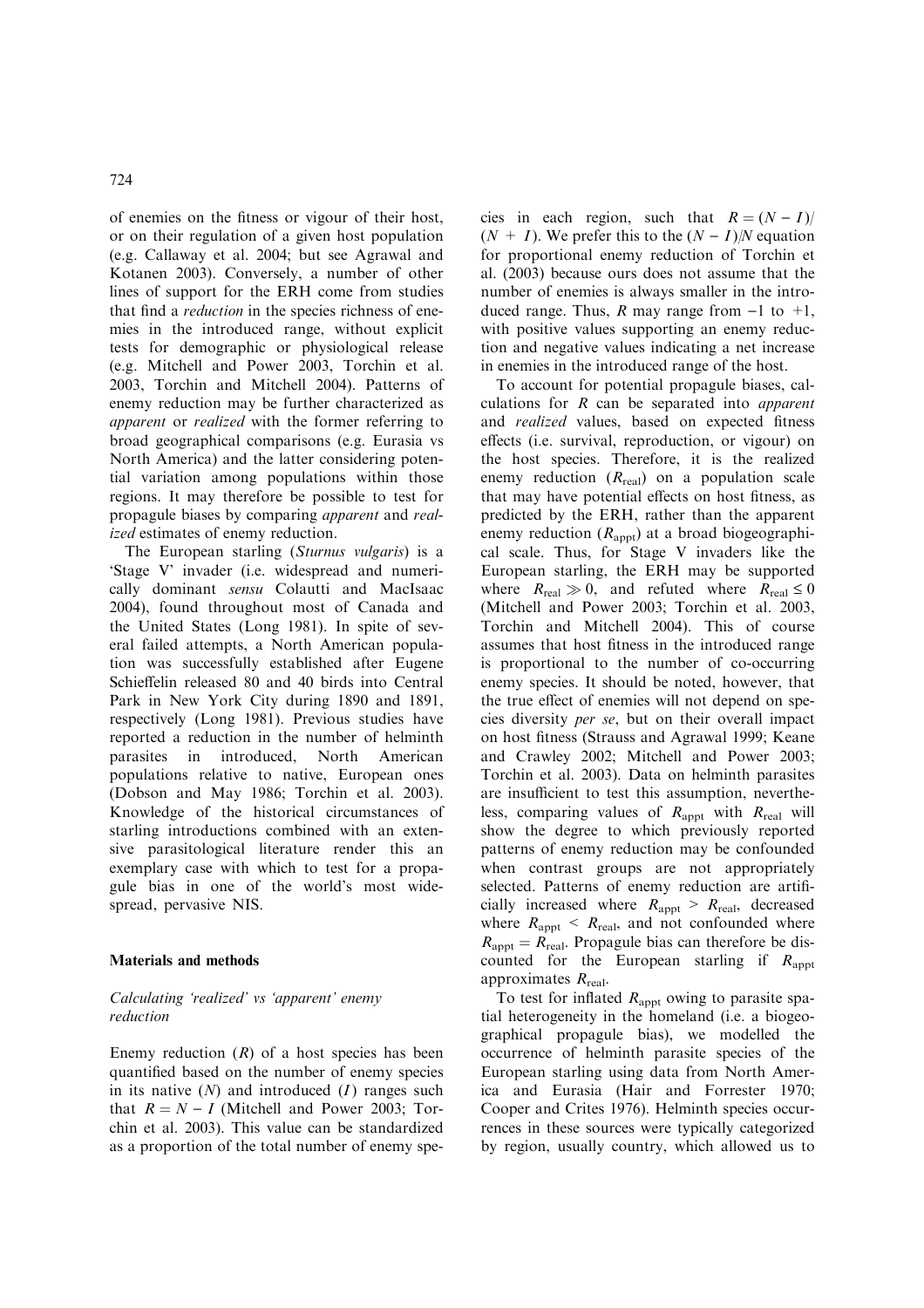build a spatial model of parasite occurrence for all of Eurasia, as well as for three regions within the native range: (1) Great Britain; (2) Europe, excluding Britain and (3) The former Soviet Union (USSR). Similarly, we modelled the occurrence of helminth parasites for Canada and the United States (USA) separately, as well as North America as a whole.

## History of introduction

Deliberate introductions of the European starling into North America are fairly well documented, including a number of failures dating back to 1872–1873 (Long 1981). Eugene Schieffelin was a co-founder of the American Acclimatization Society, whose mandate it was to introduce to North America all of the birds mentioned in the works of William Shakespeare (Long 1981; Lever 1992). Starlings were chosen for introduction owing to a single, unflattering passage in Henry IV, Part I; 'I'll have a starling shall be taught to speak nothing but ''Mortimer,'' and give it him to keep his anger still in motion.' Historical data are insufficient to pinpoint the specific area from whence starlings were chosen for introduction to North America. However, two lines of evidence suggest an English or British source for Schieffelin's birds. First, at the time of introduction, Liverpool was the major port for emigrants destined for North America, and the ubiquity of European starlings across Britain indicates that the species was likely available in the region surrounding Liverpool (Tiainen and Pakkala 1997). Second, an analysis of the types of parasites found in North America is most consistent with a colonist origin within or across Britain (see below). Nevertheless, genetic data are needed to confirm this assertion. Therefore, we also considered the possibility that other areas of Eurasia served as sources, and that unreported introductions of starlings were made in addition to Schieffelin's.

# Colonist subsampling

After controlling for a biogeographical propagule bias, we used a bootstrap approach to model the possibility that rare parasites are lost due to subsampling effects, thereby further increasing  $R_{\text{appt}}$ without necessarily affecting host fitness (i.e. a

subsampling propagule bias). Our bootstrap model was based on the assumption that the North American population of starlings was founded by a single introduction of 120 birds (Long 1981) drawn randomly from Wales. We used data from Wales (James and Llewellyn 1967) because it contained one of the most comprehensive surveys of starling helminth parasites, and because it most closely matched the parasite assemblages found in North America (see below). The exact number of birds chosen for introduction is not precisely known, but our assumption of 120 birds is the least likely to over-estimate  $R<sub>appt</sub>$  when compared with other published accounts of starling introductions (see Long 1981 and references therein).

To test for a subsampling effect, we first generated random numbers from a negative binomial distribution fitted to the number of parasite species found in adult starlings (Owen and Pemberton 1962). The negative binomial distribution explained a significant amount of deviance fitted by maximum likelihood (deviance  $= 9.08$ , d.f.  $= 1$ ,  $P = 0.003$  and has been used to describe parasite distributions in other studies (Shaw et al. 1998; Hudson et al. 2002). This produced a specific number of parasites for each of the 120 host birds; to determine which specific parasites were introduced for each bootstrap iteration, the percent incidence of the 11 parasites from James and Llewellyn (1967) were summed and the total was re-scaled to 100%. For each bird, a uniform random number was generated and parasite species were picked based on the scaled cumulative distribution for incidence. This process was repeated until the parasite species were matched to the number of species generated by the negative binomial distribution. For each group of 120 birds, the number of parasite species present was counted and the percent incidence calculated for each parasite. This process was repeated for 500 bootstrap iterations, from which we calculated a mean and standard error of the number of parasite species present among the 120 colonists, as well as the mean and standard error of percent incidence for each parasite species. To simulate two separate introduction events, we also ran separate simulations for 80 and 40 colonists and pooled the results. However, results were similar for both simulations, so we present here only results of the former.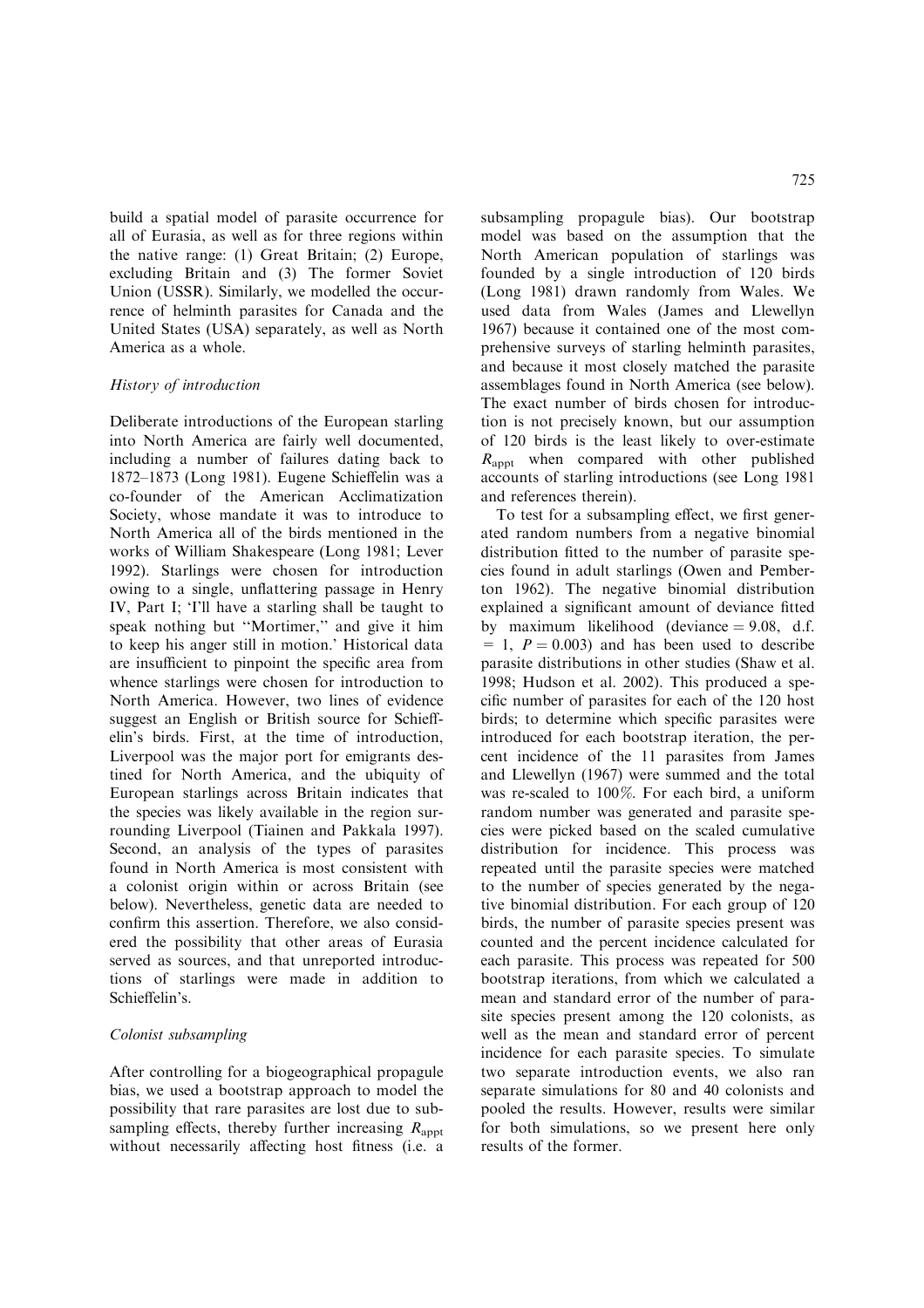# Taxonomic ambiguity

Some parasites in our dataset occurred more than once, owing to taxonomic ambiguity. Where this occurred, we considered these multiple entries as a single species. For example, Brachylaema fuscatus and B. fuscata were considered as the same species, as were Aploparaksis dujardinii, Haploparaxis dujardini, and Rhabdometra nullicollis. Another problem arose because some parasites were only identified to the genus level. For example, unspecified Brachylaema species were found in North America, which we considered to be Brachylaema fuscata because it is a common parasite throughout Eurasia and because there were no other Brachylaema species reported in the North American population. Combining genera like this could have overestimated the number of co-introduced parasites, but would equally underestimate host-switching in the native range. Thus, the net difference in the number of cooccurring enemies (i.e.  $R_{\text{real}}$  and  $R_{\text{apot}}$ ) would not be affected.

## Test for confounding factors

Independent of any model of parasite reduction, two factors could have confounded patterns of enemy occurrence in our dataset: variation in research effort conducted within each region, and the area of each region considered. A proper measurement of  $R_{\text{real}}$  requires comprehensive sampling of parasites from only the areas of founder source (presumably somewhere within Great Britain) and destination (presumably New York). However, the available data on parasite occurrence in these regions limits our ability to perform a statistically rigorous contrast. We therefore compared the median number of species found in each study in Canada, the USA, Britain, mainland Europe, and the USSR, using a Kruskal–Wallis (K–W) ANOVA based on recommendations in Sokal and Rohlf (2001).

High variance in research effort between studies could have restricted our ability to identify differences between regions. Much of this variance likely owes to drastic differences in sampling methods; for example James and Llewellyn (1967) examined 122 dead starlings, while Threlfall (1968) examined only four starlings. Additionally, a number of studies, particularly in North America, identified only one or two new parasite species, without mention of other parasites. To compensate for the high degree of variability introduced by studies with weak sampling effort, and those reporting only new parasites, we re-ran the statistical analysis two additional times, first with the exclusion of studies reporting only one parasite species, and then again excluding those reporting only one or two species.

In a second attempt to control for variation in research effort, we pooled all helminth species for each region and divided by the number of studies. This provided us with an estimate of pooled, rather than average, regional helminth species diversity per unit research effort. To control for variation in study area between each group, we divided the number of parasite species by the log area for each region to calculate the number of parasites found per log km<sup>2</sup>. We also contrasted species diversity and prevalence of helminth species in a study of Wales (James and Llewellyn 1967) with one of the New York area (Boyd 1951). These latter two approaches do not lend themselves to statistical analysis, but nonetheless provide valuable information on the diversity of helminth parasites in regions of Eurasia and North America.

## Results and discussion

An examination of parasite species distribution in Eurasia revealed a great deal of heterogeneity in the distribution of parasites, particularly between eastern (USSR) and western (Britain) areas, although several species are shared between these regions (Figure 1). Three individual studies from three different regions of Eurasia had helminth parasite assemblages most similar to North America (Table 1): Wales (8 of 11 species were also reported in North America), northern England (9 of 16), and Leningrad (St. Petersburg), Russia (10 of 23). This strongly suggests that species were drawn from an area of parasite occurrence similar to, but perhaps more diverse than, Wales or northern England alone (i.e. likely somewhere in southern Britain). Therefore, the introduction can conservatively be modelled as a random selection of colonists from across all of Great Britain. The similarity of species found between Leningrad and North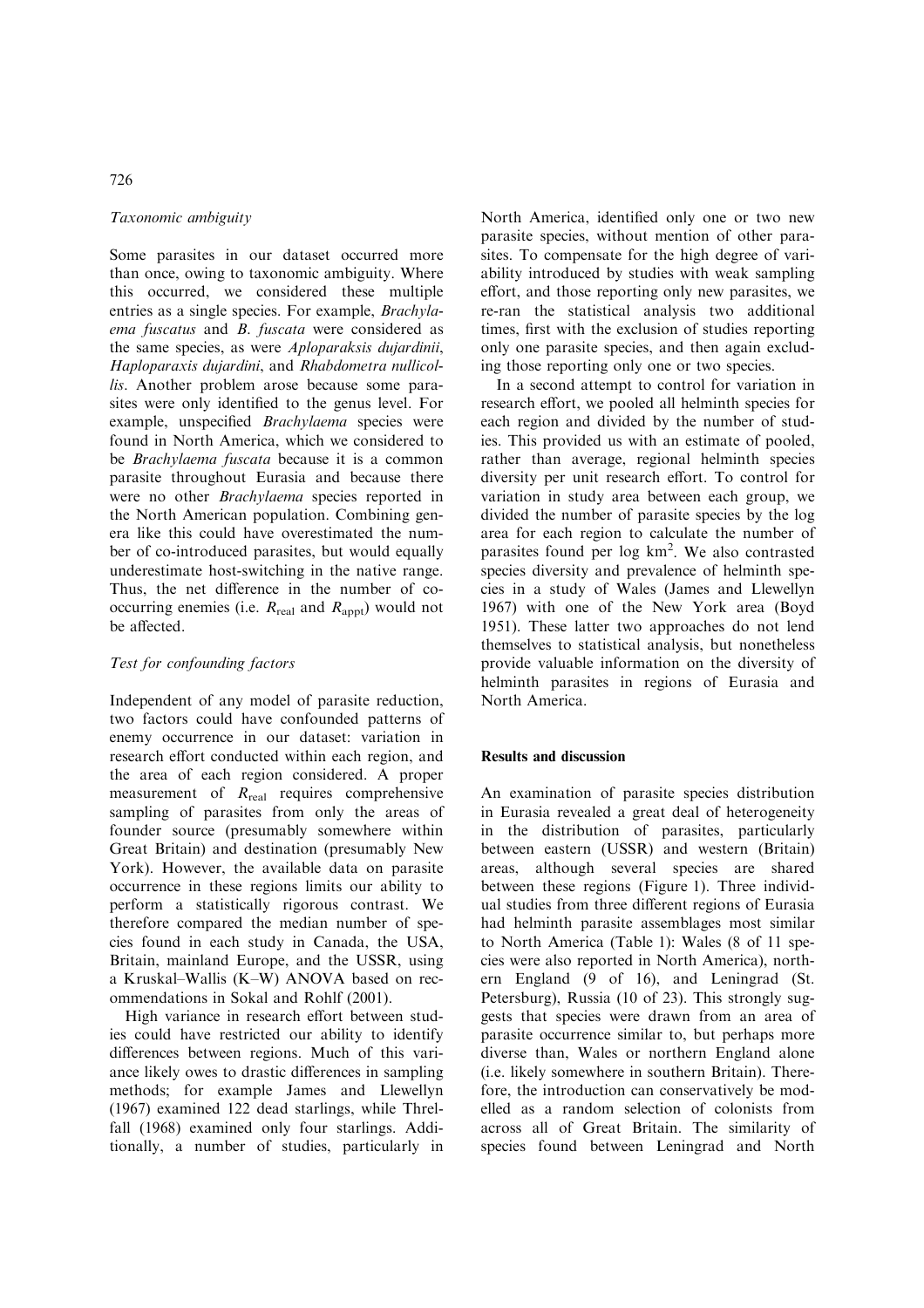

Figure 1. Spatial distribution of helminth parasites of the European starling. Each number represents a different parasite species. For example, 40 parasites are reported from Russia/USSR, 16 of which (species #20–35) are shared with Britain. Probable sources are given for helminth species found in North America: species that were co-introduced with starling colonists, those that invaded with other hosts, and parasites in North America that switched hosts. Four species are not included because they are only reported from India or Egypt, or because sampling locations were not specified (i.e. identified only as 'Europe').

America is initially surprising. However, all of the species common to Leningrad and North America are also found in Britain (Figure 1; Table 1). Thus, the parasite similarity between Leningrad and North America may be confounded by the similarity between Russia and Britain.

Our analysis reveals a great deal of geographic heterogeneity with respect to helminth diversity across Eurasia (Figure 1), raising the possibility that measurements of enemy reduction in the European starling have been confounded by propagule bias. This is further supported by comparison of enemy reduction between Eurasia  $(R<sub>apot</sub>)$  and Britain (a closer approximation of  $R_{\text{real}}$ ). The starling population in North America has a net  $R_{\text{appt}}$  of 0.31 based on calculations for Eurasia but a net  $R_{\text{real}}$  of -0.05 for Britain (Table 2). Thus, our estimate of  $R_{\text{real}}$  reveals both a strong propagule bias ( $R_{\text{appt}} \gg R_{\text{real}}$ ) and a net parasite increase ( $R_{\text{real}} < 0$ ), in contrast to the decrease predicted by the ERH and previously argued for the European starling (Dobson and May 1986, Torchin et al. 2003). Our estimate may be conservative because it assumes that helminth species were drawn randomly from across all of Great Britain, but this comparison does

not control for differences in area or research effort.

Comparison of helminth communities identified in Wales and North America reveals a number of species that were likely not co-introduced with their host. For example, 3 of 11 parasite species found on starlings in Wales are not found in North America (Table 3). Torchin et al. (2003) used a bootstrap model on all helminth parasites across Eurasia and predicted a reduction in the number of enemies between Europe and North America. Our bootstrap model predicted a mean of 10.8  $(\pm 0.5 \text{ SE})$  species from the pool of 11 due to colonist sampling effects. Thus, a subsampling of potential colonists appears unlikely to account for the reduction of parasite species in this case. More likely, the loss of a few parasite species owes to the low survival of highly infected birds, or the low survival of particular helminth species during transport or establishment of their host (see Torchin et al. 2002 for discussion and examples of other species).

Moreover, the incidences (i.e. proportion of birds infected) of helminth species in Wales do not correspond well with the species found in North America (Table 3). In other words, the incidence of helminth species on starlings in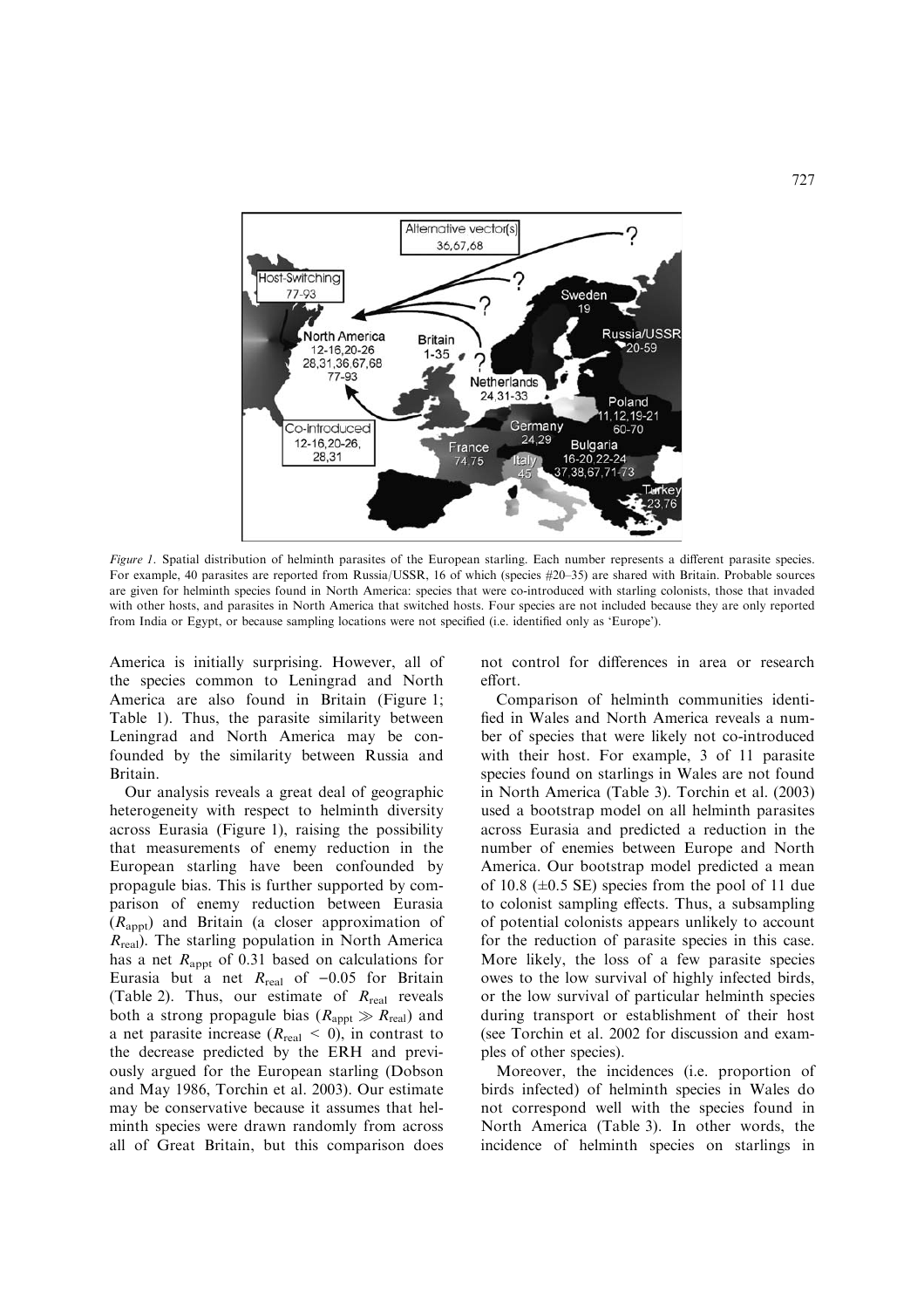|  | Table 1. Helminth parasites found on starlings in North America (NA) and those shared with selected regions of Eurasia (EA): |  |  |  |  |  |  |  |
|--|------------------------------------------------------------------------------------------------------------------------------|--|--|--|--|--|--|--|
|  | Wales (Wal), northern England (Eng), Leningrad (Len), Britain (Bri) and Europe (Eur).                                        |  |  |  |  |  |  |  |

| Species                                 | Source region      |          |          |          |          |                    |                          |  |  |  |
|-----------------------------------------|--------------------|----------|----------|----------|----------|--------------------|--------------------------|--|--|--|
|                                         | NA                 | Wal      | Eng      | Len      | Bri      | Eur                | EA                       |  |  |  |
| Brachylaema fuscata                     | $\gamma$           | $\times$ | $\times$ | $\times$ | $\times$ | $\times$           | $\times$                 |  |  |  |
| Porrocaecum ensicaudatum                | $\times$           | $\times$ | $\times$ | $\times$ | $\times$ | $\times$           | X                        |  |  |  |
| Variolepis farciminosa                  | $\times$           |          | $\times$ | $\times$ | $\times$ | $\times$           | X                        |  |  |  |
| Aploparaksis dujardinii                 | $\times$           | $\times$ | $\times$ | $\times$ | $\times$ | $\times$           | $\times$                 |  |  |  |
| Hymenolepis farciminosa                 | $\times$           | $\times$ | $\times$ |          | $\times$ | $\times$           | $\times$                 |  |  |  |
| Capillaria contorta                     | $\times$           |          | $\times$ | $\times$ | $\times$ | $\times$           | $\times$                 |  |  |  |
| Paricterotaenia parina                  | ×                  |          | $\times$ | $\times$ | $\times$ | $\times$           | X                        |  |  |  |
| Choanotaenia musculosa                  | $\times$           | $\times$ |          | $\times$ | $\times$ | $\times$           | X                        |  |  |  |
| Leucochloridium cvanocittae             | $\times$           | $\times$ |          | $\times$ | $\times$ | $\times$           | X                        |  |  |  |
| Capillaria caudinflata                  | $\times$           | $\times$ |          |          | $\times$ | $\times$           | $\times$                 |  |  |  |
| Hymenolepis serpentulus                 | ×                  | ×        |          |          | ×        | $\times$           | X                        |  |  |  |
| Capillaria exilis                       | $\times$           |          | $\times$ |          | $\times$ | $\times$           | $\times$                 |  |  |  |
| Urogonimus certhiae                     | $\times$           |          | $\times$ |          | $\times$ | $\times$           | $\times$                 |  |  |  |
| Capillaria ovopunctata                  | $\times$           |          |          | $\times$ | $\times$ | $\times$           | $\times$                 |  |  |  |
| Microfilaria sp.                        | $\overline{\cdot}$ |          |          | $\gamma$ |          |                    | $\overline{\mathcal{L}}$ |  |  |  |
| Conspicuum sp.                          | $\overline{\cdot}$ |          |          |          |          | $\overline{\cdot}$ | $\overline{\mathcal{L}}$ |  |  |  |
| Dispharynx nasuta                       | ×                  |          |          |          |          | $\times$           | $\times$                 |  |  |  |
| Subulura suctoria                       | $\times$           |          |          |          |          | $\times$           | $\times$                 |  |  |  |
| Acuaria gracilis                        | ×                  |          |          |          |          |                    |                          |  |  |  |
| Anonchotaenia globata                   | $\times$           |          |          |          |          |                    |                          |  |  |  |
| Capillaria columbae                     | $\times$           |          |          |          |          |                    |                          |  |  |  |
| Choanotaenia iola                       | $\times$           |          |          |          |          |                    |                          |  |  |  |
| Diplotriaena leilae                     | $\times$           |          |          |          |          |                    |                          |  |  |  |
| Echinostoma revolutum                   | $\times$           |          |          |          |          |                    |                          |  |  |  |
| Eufilaria sp.                           | $\times$           |          |          |          |          |                    |                          |  |  |  |
| Lutztrema sturni                        | $\times$           |          |          |          |          |                    |                          |  |  |  |
| Mediorhynchus grande                    | $\times$           |          |          |          |          |                    |                          |  |  |  |
| Mediorhynchus robustum                  | ×                  |          |          |          |          |                    |                          |  |  |  |
| Microtetrameres helix                   | $\times$           |          |          |          |          |                    |                          |  |  |  |
| Ornithodendrium imanensis               | $\times$           |          |          |          |          |                    |                          |  |  |  |
| Oxyspirura petrowi                      | $\times$           |          |          |          |          |                    |                          |  |  |  |
| Plagiorchis noblei                      | $\times$           |          |          |          |          |                    |                          |  |  |  |
| Plagiorhynchus formosus                 | $\times$           |          |          |          |          |                    |                          |  |  |  |
| Splendidofilaria caperata               | $\times$           |          |          |          |          |                    |                          |  |  |  |
| Variolepis planestici                   | $\times$           |          |          |          |          |                    |                          |  |  |  |
| % of North American parasites in source | 100                | 23       | 25       | 29       | 40       | 49                 | 51                       |  |  |  |
| % of source parasites in North America  | 100                | 73       | 56       | 43       | 44       | 29                 | 22                       |  |  |  |

Parasites not identified to species level that might affect the number of shared and unique species are indicated by '?'.

|  | Table 2. The number of helminth species ( $N_{\rm spp}$ ) identified in four regions of Eurasia, as well as Canada and the United States. |  |  |  |  |  |  |  |  |  |  |  |  |  |  |  |
|--|-------------------------------------------------------------------------------------------------------------------------------------------|--|--|--|--|--|--|--|--|--|--|--|--|--|--|--|
|--|-------------------------------------------------------------------------------------------------------------------------------------------|--|--|--|--|--|--|--|--|--|--|--|--|--|--|--|

| Region           | $N_{\rm spp}$ | $N_{\text{studies}}$ | Log area | $N_{\rm spp}/N_{\rm studies}$ | $N_{\rm spp}/\rm Log$ area | $N_{\rm spp}/N_{\rm studies}$ /Log area | $R_{\rm appt}$ |
|------------------|---------------|----------------------|----------|-------------------------------|----------------------------|-----------------------------------------|----------------|
| All Eurasia      | 76            | 97                   | 19.18    | 0.78                          | 3.96                       | 0.17                                    | 0.31           |
| <b>USSR</b>      | 40            | 36                   | 7.33     | 1.11                          | 5.46                       | 0.15                                    | 0.00           |
| Britain mainland | 36            | 31                   | 5.39     | 1.16                          | 6.68                       | 0.22                                    | $-0.05$        |
| Europe           | 36            | 30                   | 6.46     | 1.20                          | 5.57                       | 0.19                                    | $-0.05$        |
| North America    | 40            | 26                   | 7.29     | 1.54                          | 5.49                       | 0.21                                    |                |
| Canada           |               | 4                    | 7.00     | 1.75                          | 1.00                       | 0.25                                    |                |
| <b>USA</b>       | 39            | 22                   | 6.97     | . . 77                        | 5.59                       | 0.25                                    |                |

The number of studies  $(N_{\text{studies}})$  and logarithm of land area (log area) are also indicated. Estimates of *apparent* enemy reduction  $(R<sub>appt</sub>)$  of North American birds are shown for each region of Eurasia.

# 728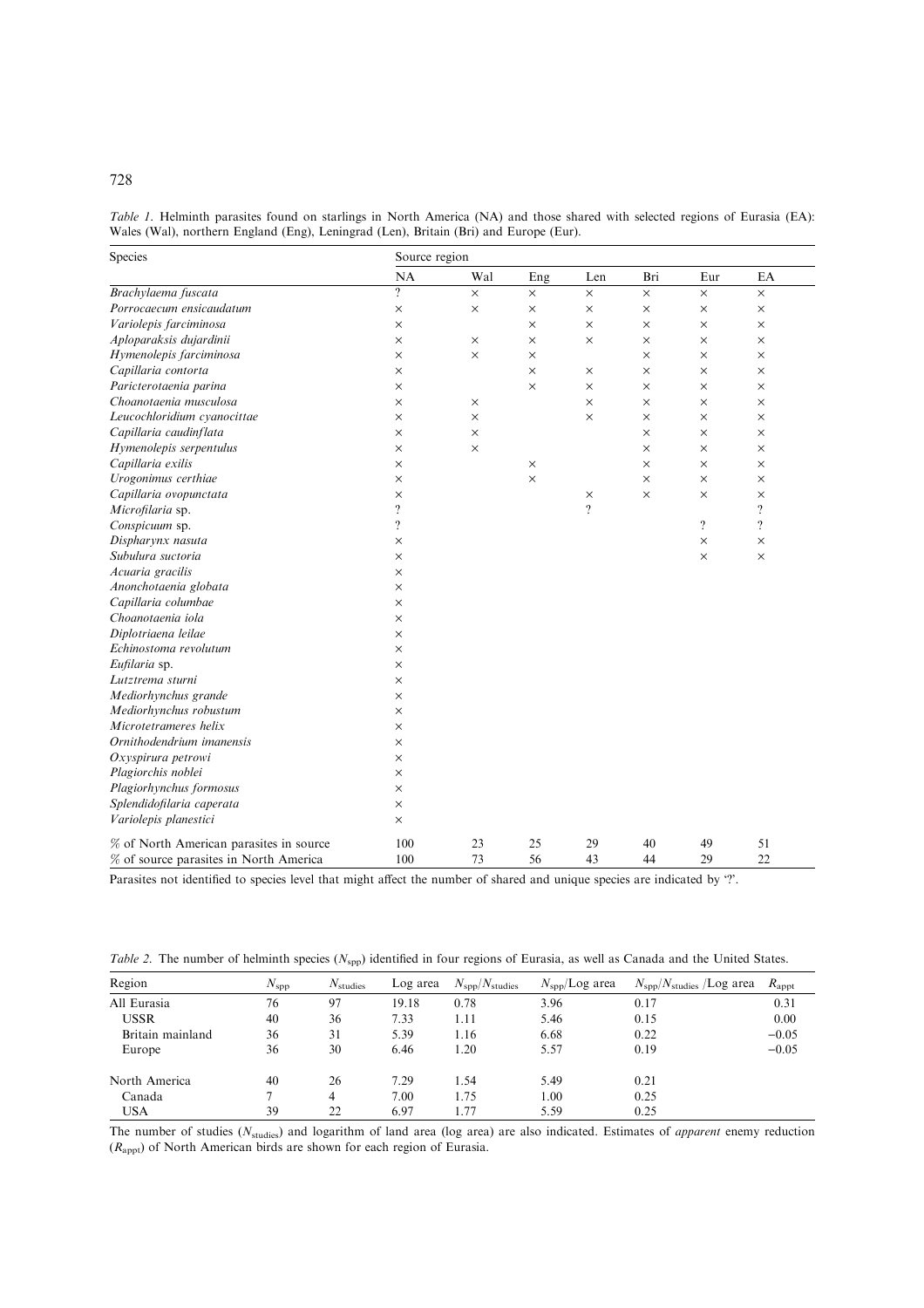Table 3. Incidences of helminth parasites on adult and juvenile Sturnus vulgaris in northern England (Owen and Pemberton 1962) and Wales (James and Llewellyn 1967).

| Species                      | England Wales |      | NA       |
|------------------------------|---------------|------|----------|
| <b>Adults</b>                |               |      |          |
| Anomotaenia constricta       | 1.3           |      |          |
| Brachylaemus fuscata         | 7.6           | 22.7 | $\times$ |
| Capillaria caudinflata       |               | 5.7  | $\times$ |
| Capillaria contorta          | 8.1           |      | $\times$ |
| Capillaria exilis            | 48.4          |      | $\times$ |
| Choanotaenia musculosa       |               | 3.4  | $\times$ |
| Dilepis undula               | 0.9           | 9.1  |          |
| Aploparaxis dujardinii       | 12.1          | 19.3 | $\times$ |
| Hymenolepis farciminosa      | 55.6          | 2.3  | ×        |
| Hymenolepis serpentulus      |               | 1.1  | $\times$ |
| Leucochloridium cyanocittae  |               | 1.1  | $\times$ |
| Paricterotaenia parina       | 17.0          |      | $\times$ |
| Polymorphus minutus          |               | 4.6  |          |
| Porrocaecum ensicaudatum     | 8.5           | 29.5 | $\times$ |
| Prosthorhynchus cylindraceus |               | 70.5 |          |
| Syngamus trachea             | 14.3          |      |          |
| Zonorchis petiolatus         | 15.7          |      |          |
| Juveniles                    |               |      |          |
| Anomotaenia constricta       | 0.7           |      |          |
| Brachylaemus fuscatus        | 5.2           |      |          |
| Capillaria contorta          | 23.0          |      | $\times$ |
| Capillaria exilis            | 81.5          |      | $\times$ |
| Cyathostoma lari             | 5.9           |      |          |
| Dilepis undula               | 12.6          |      |          |
| Haploparaxis dujardinii      | 5.9           |      |          |
| Hymenolepis farciminosa      | 54.8          |      | $\times$ |
| Paracterotaenia parina       | 18.5          |      | $\times$ |
| Porrocaecum ensicaudatum     | 43.0          |      | $\times$ |
| Prosthogonimus ovatus        | 7.4           |      |          |
| Prosthorhynchus cylindraceus | 2.2           |      |          |
| Syngamus trachea             | 67.4          |      |          |
| Urogonimus certhiae          | 0.7           |      | $\times$ |
| Zonorchis petiolatus         | 14.8          |      |          |

Species that are also found in North America (NA) are indicated by  $\forall$ . The study of European starlings did not examine incidences of juvenile birds.

Wales is not predictive of the species that successfully established in North America. These incidence rates were derived from a study of birds that were found dead, and, as such, may

not accurately reflect the incidences of live individuals, or those chosen for introduction. Furthermore, incidence rates for particular species likely vary spatially and temporally (Hudson et al. 2002). Comparison of incidences in northern England agrees much more closely with the particular species found in North America

(Table 3). This is consistent with a source somewhere near Liverpool, which is geographically intermediate to the two studies. However, helminth data is insufficient to rule out other areas of Britain as possible sources.

# Confounding variables

The most obvious limitation of our estimate of  $R_{\text{real}}$  is the well-known relationship between geographic area and the number of species found (Strong and Levin 1975; Clay 1995). This is undoubtedly an important consideration since North America is about 80 times the size of Great Britain. However there was no significant difference between the mean number of species per study for each of North America and Britain, or for any of the regions examined (Table 4). Differences between means may have been non-significant owing to the high variability in the research methods used, and thus the number of species identified in each study. However, means were not significantly different even after eliminating studies that identified only a single parasite, or those identifying only one or two  $(P > 0.05)$ ; Table 4). We also looked at the total number of species identified in each region to better understand the confounding effects of area.

The number of helminth species per log area in Britain (6.68 spp/log km<sup>2</sup>) was indeed higher than North America, or Canada or the USA alone (Table 2). However, the value for the USA was similar to the USSR and mainland Europe,

Table 4. Summary of Kruskal–Wallis ANOVA by ranks, showing the mean number of parasites per study for each region.

|                    | Mean        |          |         |          |       |      |
|--------------------|-------------|----------|---------|----------|-------|------|
|                    | <b>USSR</b> | Europe   | Britain | Canada   | USA   |      |
| All studies        | 5.0         | ◠<br>2.6 | 3.6     | <b>_</b> | ے . د | 0.51 |
| >One species       | 9.8         | 4.8      | 4.7     |          | 5.9   | 0.37 |
| $\geq$ Two species | 11.8        | 6.2      | 5.8     |          | 6.9   | 0.07 |

The ANOVA was performed three times: (i) for all studies (All); (ii) excluding studies reporting only one species (>one species); and (iii) excluding studies reporting only one or two species (two species). None of the contrasts revealed siginificant differences  $(P>0.005)$ .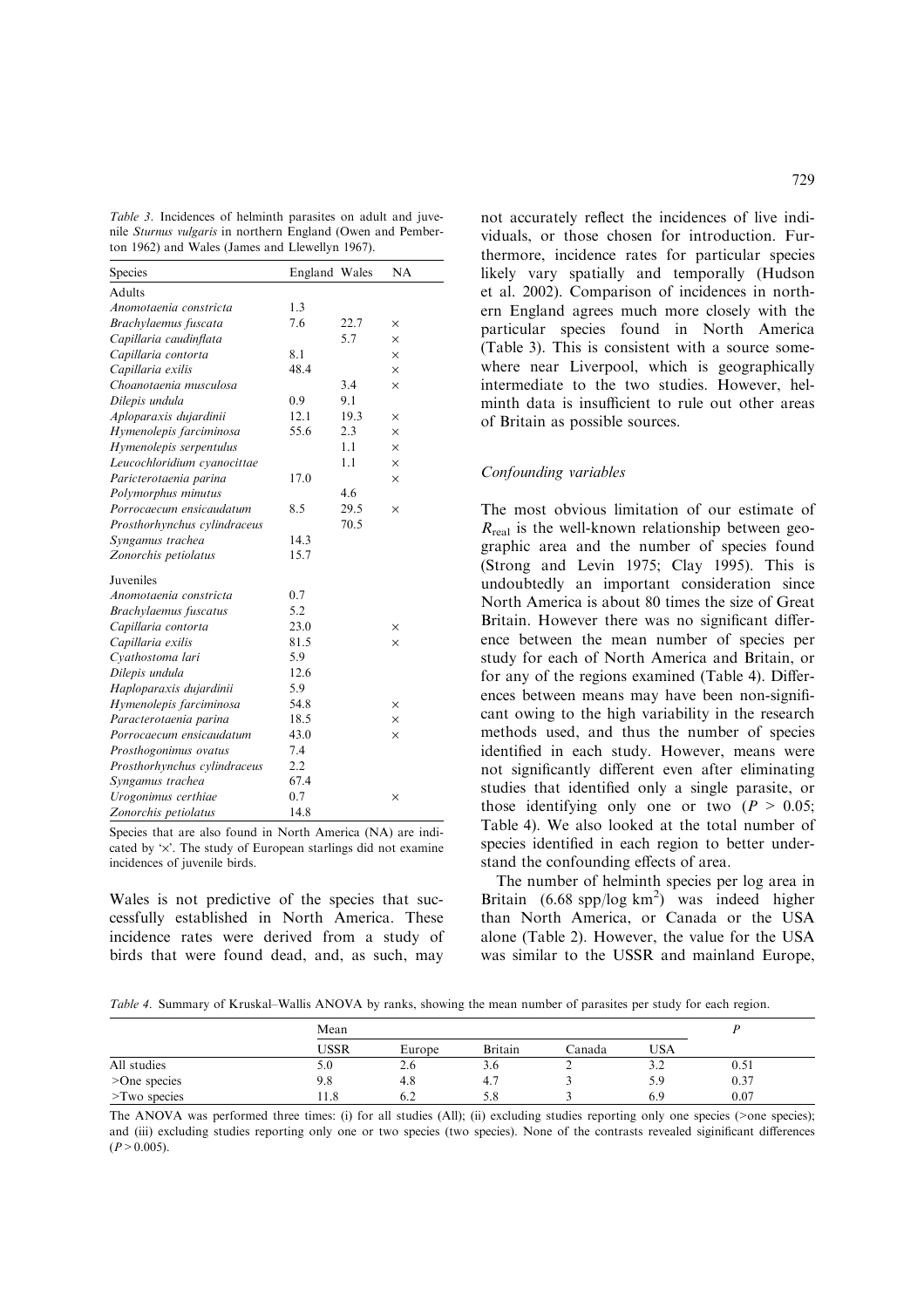and was much larger than all of Eurasia combined (Table 2). Values varied most dramatically between Canada  $(1 \text{ spp}/\text{log km}^2)$  and the USA  $(5.59$  spp/log km<sup>2</sup>). This disparity likely owes to the lower research effort in Canada (four studies) as compared to the USA (22 studies). Research effort may therefore be as or more important than area in confounding our results. After controlling for research effort, both Canada and the USA had similar values (1.75 and 1.77, respectively), and both were much higher than any area of Eurasia (Table 2). Finally, after controlling for both research effort and area, Canada and the USA had equal values and were higher than any region of Eurasia. However, North America as a whole had values similar to both Britain and mainland Europe (Table 2).

Finally, we contrasted two studies that examined helminth parasites in the likely source (Wales) and destination (New York) regions. James and Llewellyn (1967) found 11 helminth species among 122 dead starlings at a site in Wales. By comparison, Boyd (1951) identified 15 species among 300 starling individuals, the majority of which (61%) were shot live in New York State; several individuals were also taken from surrounding US states (Connecticut, Maryland, Ohio and Indiana). Differences in sampling effort, capture techniques, and area of study, make it difficult to draw conclusions about the helminth diversity of the two regions, although evidence for a decrease in diversity for the New York population is lacking. More importantly, combined prevalences of all helminth species were similar between both studies (85 and 90% for Wales and New York, respectively). While it is true that Boyd (1951) examined almost three times as many starlings as James and Llewellyn (1967), prevalence rates are relatively independent of sampling intensity when sample sizes are greater than about 100 individual hosts (Gregory and Blackburn 1991). Given the similarity in the number of species between North America and Eurasia, and the similar prevalences between the studies outlined above, there is no evidence for a reduction in the number of enemies between Britain and North America. Based on our analysis in Table 2, this pattern holds regardless of whether colonists were chosen randomly from Britain, mainland Europe, or the USSR. Finally, the  $R_{\text{appt}}$  calculated for Eurasia and North America is much higher than

that of North America and any region within Eurasia. These findings support the contention of Colautti et al. (2004) that previous estimates of enemy reduction in the European starling may have been confounded by a propagule bias.

## Evidence for enemy release?

Some evidence supports the argument that starlings lose enemies from the native range during the invasion process and therefore may escape from their effects. Of 20 parasite species collectively reported in northern England and Wales, seven are absent from North America (Table 3). Three to five additional species found in Eurasia but not recorded in the two studies from northern England and Wales (Table 1) may have been co-introduced with other host species, or may have been introduced by additional, unrecorded introductions. The overall increase in parasites (i.e. negative value for  $R_{\text{real}}$ ) thus owes primarily to the 17 parasite species that are found on starlings in North America, but not Eurasia (Table 1). Collectively, these species account for more than half of the parasites found on starlings in their introduced range, and likely represent host-switching of helminths native to North America. Of the five species found in Eurasia and North America but not northern England or Wales (Table 1), Microfilaria, Conspicuum and Subulura species were not identified to the species level in North America, thus their origins are uncertain. These genera, along with Capillaria ovopunctata and Dispharynx nasuta, may have been introduced with alternative hosts, or present in the area from whence colonists were chosen. For example, D. nasuta has a cosmopolitan distribution and infects numerous other bird species (Permin and Hansen 1998). In summary, starlings appear to have lost several particular helminth species, but this is apparently over-compensated by host-switching of helminth species in the bird's introduced range. In retrospect, this may not be surprising since starlings represent naïve hosts to these parasites (Colautti et al. 2004). If enemy interactions are an important factor regulating the abundance and impact of the European starling, our results caution that the effects of helminth enemies do not simplify to a relationship between enemy diversity and 'invasiveness'.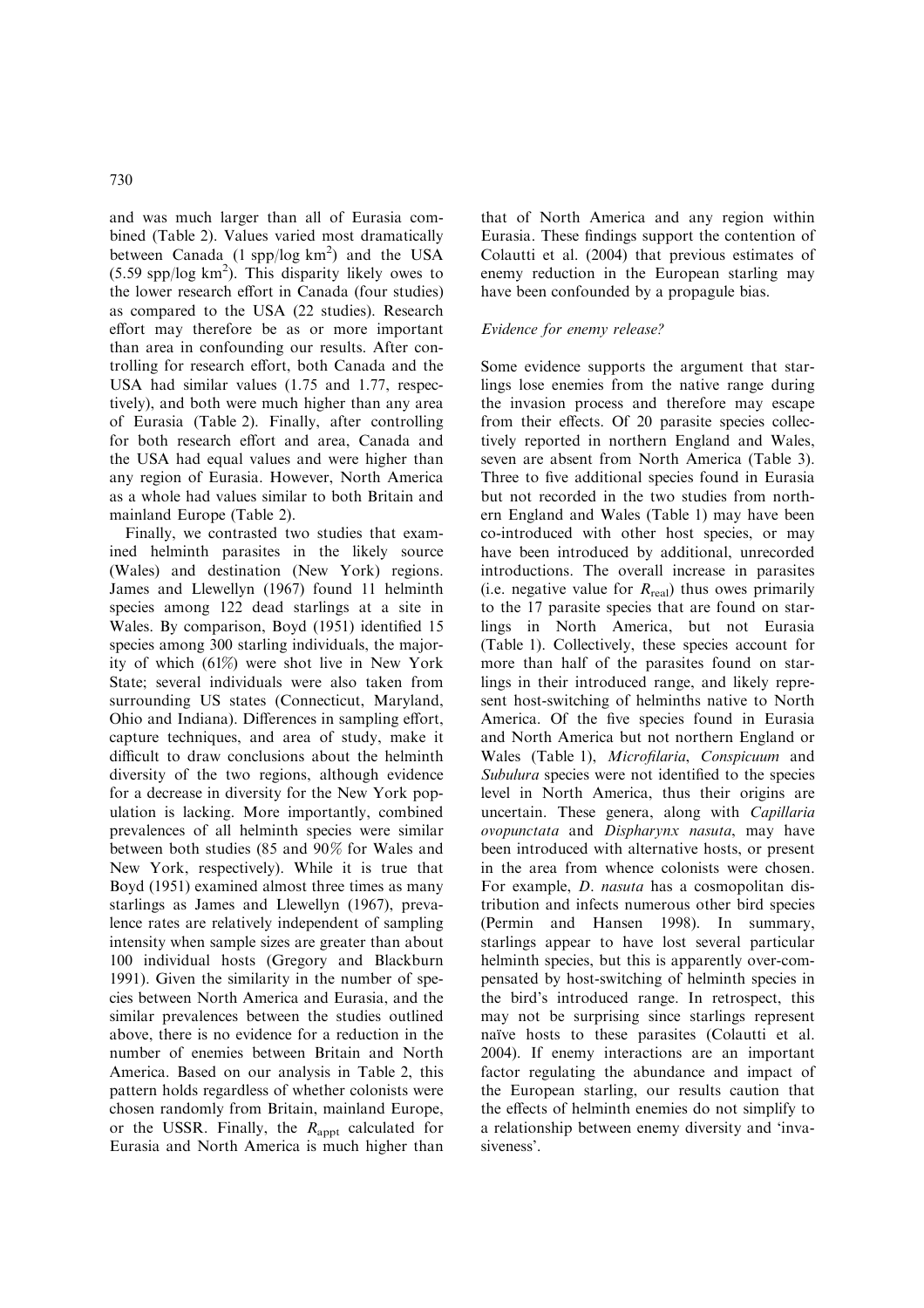#### Propagule biases and enemy reduction

The high degree of parasite occurrence in native and introduced populations of the European starling (Figure 1) support the hypothesis that propagule biases have confounded patterns of enemy reduction reported for this species. Propagule biases associated with the biogeographical subsampling phenomenon identified herein could also confound similar patterns of enemy reduction reported in other stage V invaders (e.g. Dobson and May 1986; Torchin et al. 2002; Mitchell and Power 2003; Torchin et al. 2003; Torchin and Mitchell 2004). If so,  $R_{\text{appt}}$  is expected to be highest where a host species has a widespread distribution in its native range and where enemy occurrence is highly heterogeneous. This bias could also lead to spurious correlations between enemy reduction and 'invasiveness', since widespread NIS tend to be those that are widely distributed elsewhere (Goodwin et al. 1999; Blackburn and Duncan 2001). Greater attention must therefore be given to this possibility when investigating possible instances of enemy release.

Recent biogeographical evidence supports an overall reduction in the number of enemies in introduced relative to native ranges (Dobson and May 1986; Torchin et al. 2002; Mitchell and Power 2003; Torchin et al. 2003). However, several 'common garden' experiments suggest that many NIS of host are equally, or more, susceptible to attack from enemies than are native host species within the same community (Blaney and Kotanen 2002; Agrawal and Kotanen 2003). These results suggest a biogeographical pattern of reduced enemies that may not be borne out at the community level (Colautti et al. 2004). One possibility is that biogeographical differences in the number of enemies are confounded by propagule bias, although this is certainly not the only possible explanation. This hypothesis is supported by our finding of a high  $R_{\text{apot}}$  between Eurasia and North America relative to  $R<sub>anot</sub>$  calculated for North America and regions within Eurasia, which are closer estimates of  $R_{\text{real}}$  (i.e.  $R_{\text{appt}} - R_{\text{real}} \gg 0$ ; that is, an apparent reduction of enemies with no realized decrease in the number of helminth enemies at a population level.

To avoid propagule biases, a more comprehensive re-evaluation of enemy reduction in the European starling and other species will likely require the identification of 'invasion pathways' to pinpoint invasion sources (Ricciardi and Mac-Isaac 2000). For example, averaged, pairwise comparisons between particular surveys will solve the problem of biogeographical heterogeneity in enemy occurrence, but could still be confounded if the proper source region is not identified. A random sample of all studies would reduce the potential for an inflated  $R_{\text{appt}}$ , but could still artificially increase  $R_{\text{appt}}$  if enemies were included from regions that were not colonist sources. Where historical data is ambiguous or unavailable, genetic markers may aid in identifying putative invasion sources (e.g. Cristescu et al. 2001).

Our analysis of propagule biases also exposes the problem of human perception in biogeographical studies of biological invasions. The European starling is widespread, forms large aggregating populations, and is considered a nuisance to farmers in both its native and introduced ranges (Long 1981), yet is typically considered as 'invasive' only in the latter. A biogeographical approach will undoubtedly provide important insights beyond those from taxonomic contrasts that are now commonplace in the invasion literature (e.g. Goodwin et al. 1999). However, our findings highlight the importance of identifying appropriate contrast groups when assessing changes in populations of Stage V invaders at a biogeographical scale.

#### Acknowledgements

We are grateful for stimulating conversation on the ERH with Dr Charles Mitchell, for database assistance from Vicky Rixon, and for financial support from NSERC to RIC and HJM and a DFO Research Chair to HJM. Comments from Dr Ian Duggan and two anonymous reviewers improved the manuscript.

#### References

- Agrawal AA and Kotanen PM (2003) Herbivores and the success of exotic plants: a phylogenetically controlled experiment. Ecology Letters 6: 712–715
- Blackburn TM and Duncan RP (2001) Establishment patterns of exotic birds are constrained by non-random patterns in introduction. Journal of Biogeography 28: 927–939